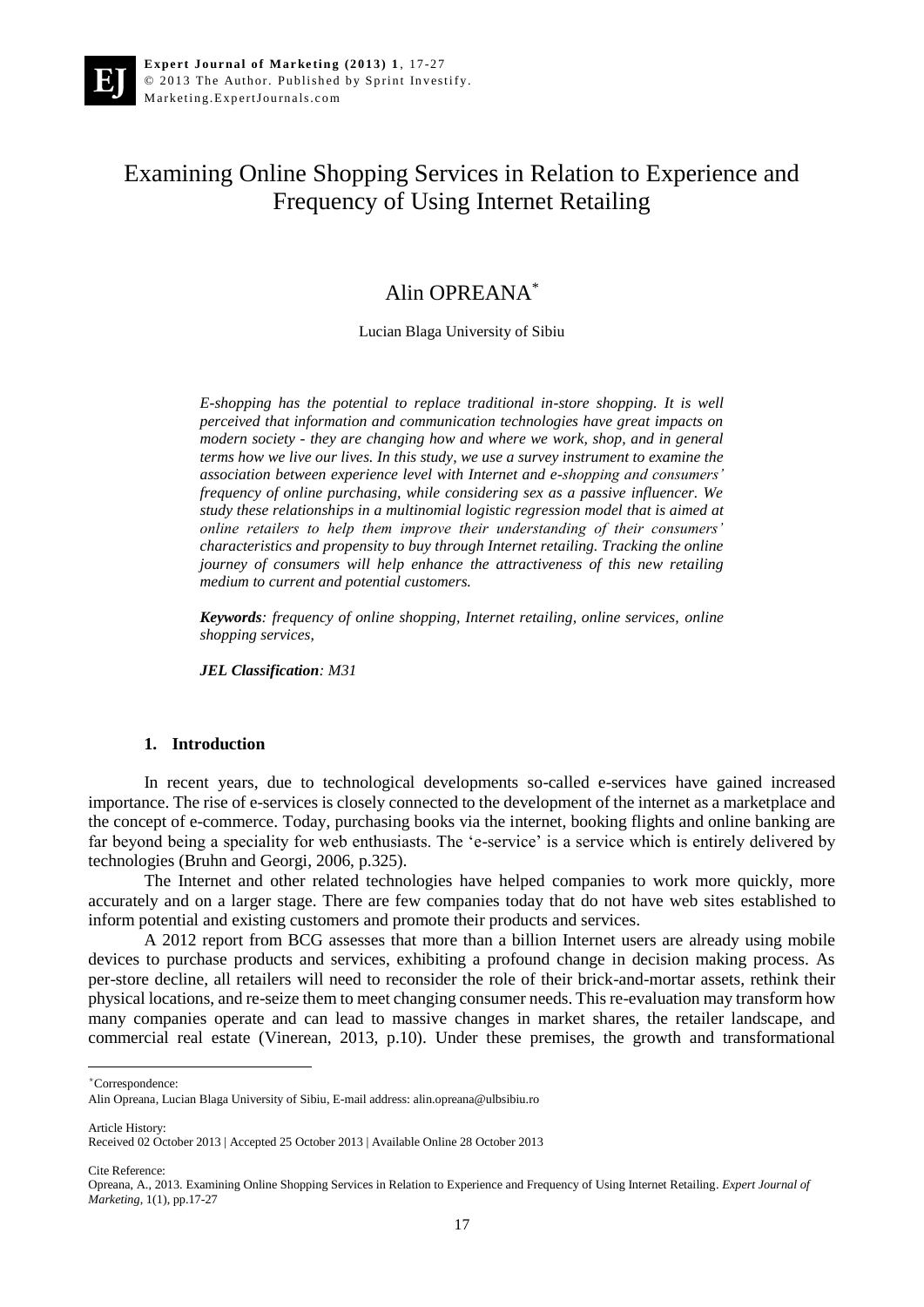potential of online shopping services is undeniable.

This paper is organized as follows. The next section summarizes the development of online services and their importance in changing marketing. Section 3 and 4 develop the premises of the primary data marketing research, in terms of the data, variables, survey instrument. Section 5 contains the results of the empirical analysis that studies the relationships between consumer experience and frequency to buy using online shopping. The last section recapitulates the findings, provides managerial suggestions for implementation, discusses limitations of the present research and makes recommendations for future research.

#### **2. Literature Review and Conceptual Framework**

In this section, we will create an overview of the emergence and development of services marketing in academic literature, in order to highlight the main issues that led to this concept. Thus, Bruhn and Georgi (2006, p.10) differentiated five stages corresponding to the development of services in marketing, in chronological order (Figure 1).



*Figure 1. Development stages of services marketing*

Source: Adapted Bruhn and Georgi, p.10

### **2.1. 1960s: Service Definition (Definitional Focus)**

At this stage of academic research, various works have treated the concept of "service" in terms of its definition, structure and differences between goods and services. Services took a growing share in the economic statistics and this development was entitled "services revolution". An important feature of the service is the process dimension of a service as the main benefit of a service is created by the service provider and the client when they meet (Regan, 1963, pp. 57--62). Thus, based on the differences between goods and services the first definitions of services were proposed. Services are activities, benefits and rewards that are offered for sale or provided in connection with the sale of goods. The term may involve consulting, support and delivery through which the vendor serves convenience and comfort to customers (Judd, 1964, pp. 58--59). Also, in the same paper from 1964, Judd classified services into three categories: rental property service (right of possession and use of a product), services related to property owned (customize, repair or improve a product) and services that not involve other assets (experiential possession, with no product).

### **2.2. 1970s: Services Marketing Concepts (Conceptual Focus)**

In this phase, the papers exploring marketing services began to develop and define specialized concepts for this new area. It was claimed that in the service industries, the concept of marketing has not been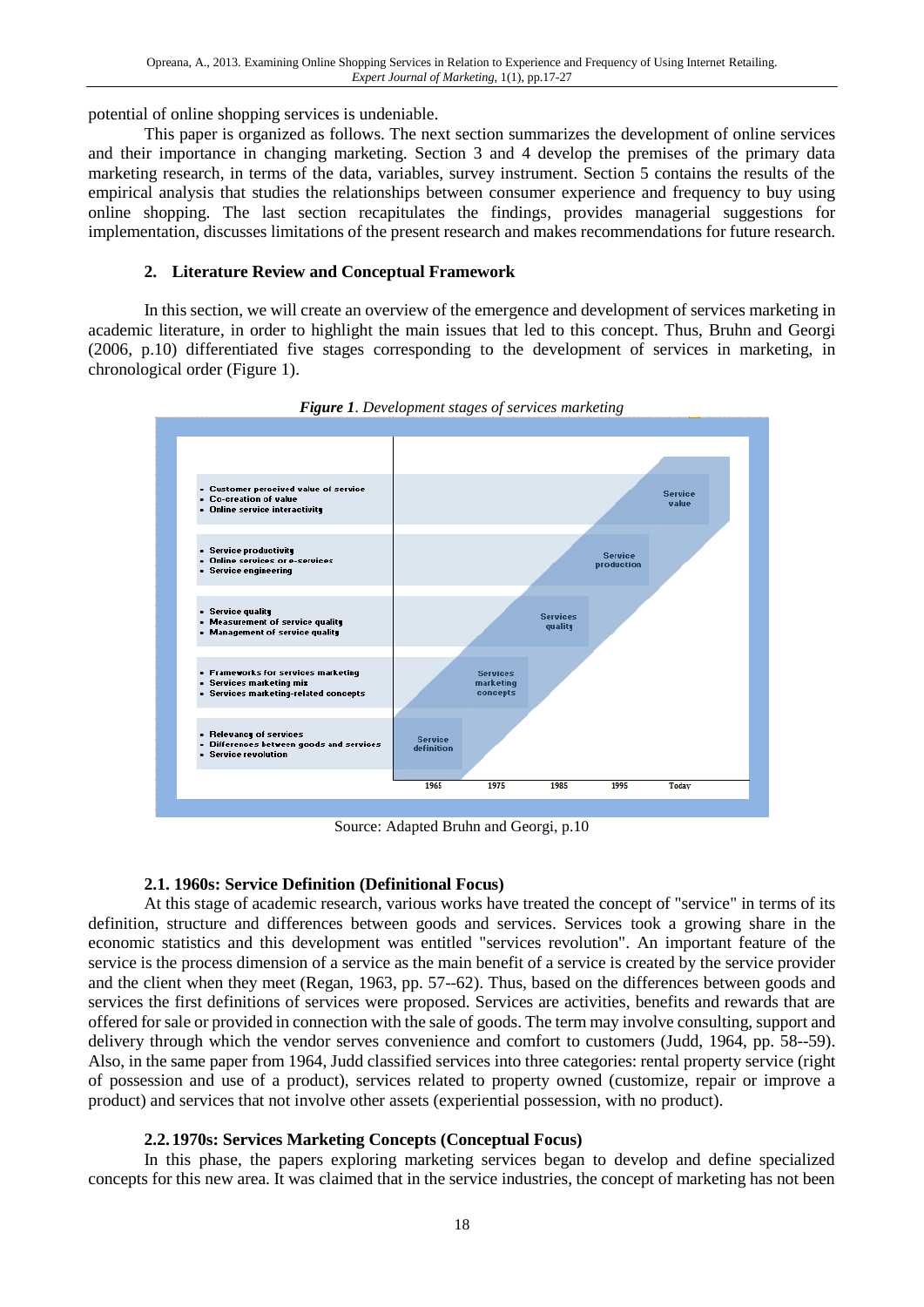fully established because the field of marketing did not seize any guidance, terminology or concrete practices to pursue, that were relevant for the service context. This was the reason why Shostack (1977, pp. 73--80) proposed differences between services and products by studying the tangible and intangible dominants, mentioning that service marketers should focus on improving and differentiating the reality by manipulating tangible indices.

The conceptual focus led to the framework definition of services marketing. In this period of time, researches were developed regarding the implementation of a specific mix of marketing that was aimed towards services companies (Bateson et al., 1978).

Eventually, in this stage, several "new" concepts of marketing appeared, based on different themes of the service areas, such as relational marketing, defined through all marketing activities that attract, develop, maintain, and improve the customer relationships (Berry, 1983).

### **2.3. 1980s: Service Quality (Measurement Focus)**

In the next stage of development services marketing, service quality concept proved to be a major challenge for service companies. Due to the characteristics of services, quality represents a more complex construct than product quality that requires new theoretical frameworks. For example, from a general perspective, service quality characteristics cannot be classified as objective, as they are subjective to each client.

The best known model that conceptualized quality is GAP model which explains the determinants of service quality in terms of the gap between service expectations and perceptions of service performance (Parasuraman et al., 1985, pp. 41--50). Based on conceptual considerations on the quality of services, the following research have focused on developing tools on how to measure service quality, and the most popular measuring instrument based on the GAP model is the SERVQUAL approach, which measures service quality using 22 elements that are associated with five dimensions of service quality: tangible elements, reliability, responsiveness, empathy, and trust (Parasuraman et al., 1988, pp.57--66).

Furthermore, from a quality control perspective in order to capture the financial implications related to quality improvement, Rust et al. (1994) determined the concept of "Return On Quality", based on four assumptions: (1) quality is an investment, (2) efforts should be measured as financial, (3) it is possible to invest too much in quality, (4) not all quality expenditures are equally valid.

Other researchers have noted the meeting between the supplier and the customer as a central dimension that leads to the quality of services, developed through new concepts such as "servuction" (developed to capture the interaction system for a service company; Langeard and Eiglier, 1987) or "service encounter" (namely, the dyadic interaction between the customer and service provider; Solomon et al., 1985, pp. 99--111.; Bitner et al., 1990, pp. 71--84). "Moments of Truth" represented a new term that became part of the marketing services jargon to emphasize that each customer contact creates a moment that affects the company's relationship with him and determines the company's ability to maintain a client (Norman, 1984). This development led to other approaches for measuring service quality, such as "service blueprinting" to capture the activity to identify all possible processes and points of failure that could have a negative domino effect on the whole process of providing quality (Shostack, 1984, pp. 133--139).

Among the many research on service quality, due to the development of the Internet concept, in this timeframe the first studies that explore the potential changes the Internet might denote on marketing. Thus, Rosenberg and Hirschman (1980, pp. 103--112) believed that consumer electronic purchases will transform conventional retailing, an idea shared by Schneiderman (1980, pp. 60-61), who considered that this form of Internet purchases will be the dominant form of shopping.

### **2.4. 1990s: Service Production (Operational Focus)**

Increasing profitability and cost orientation in the 1990s led to a more systematic perspective of service production. To study the productivity of services, different studies started by examining the relationship between input and output from the production services' process (Gummesson, 1995, pp. 77-79). Thus, different service factors were analyzed, such as opportunities to improve productivity, efficiency and effectiveness of service production through the management of these issues.

With the creation and continuous development of the World Wide Web and Web browsers in the 1990s, the Internet had turned from a simple communication tool in a revolutionary technology that was impacting marketing. Initially, in consumer marketing, the Internet was perceived as another channel that requires a redistribution of company funds and investments to seize new potential income sources (Hagel and Eisenmann, 1994, pp. 39-55).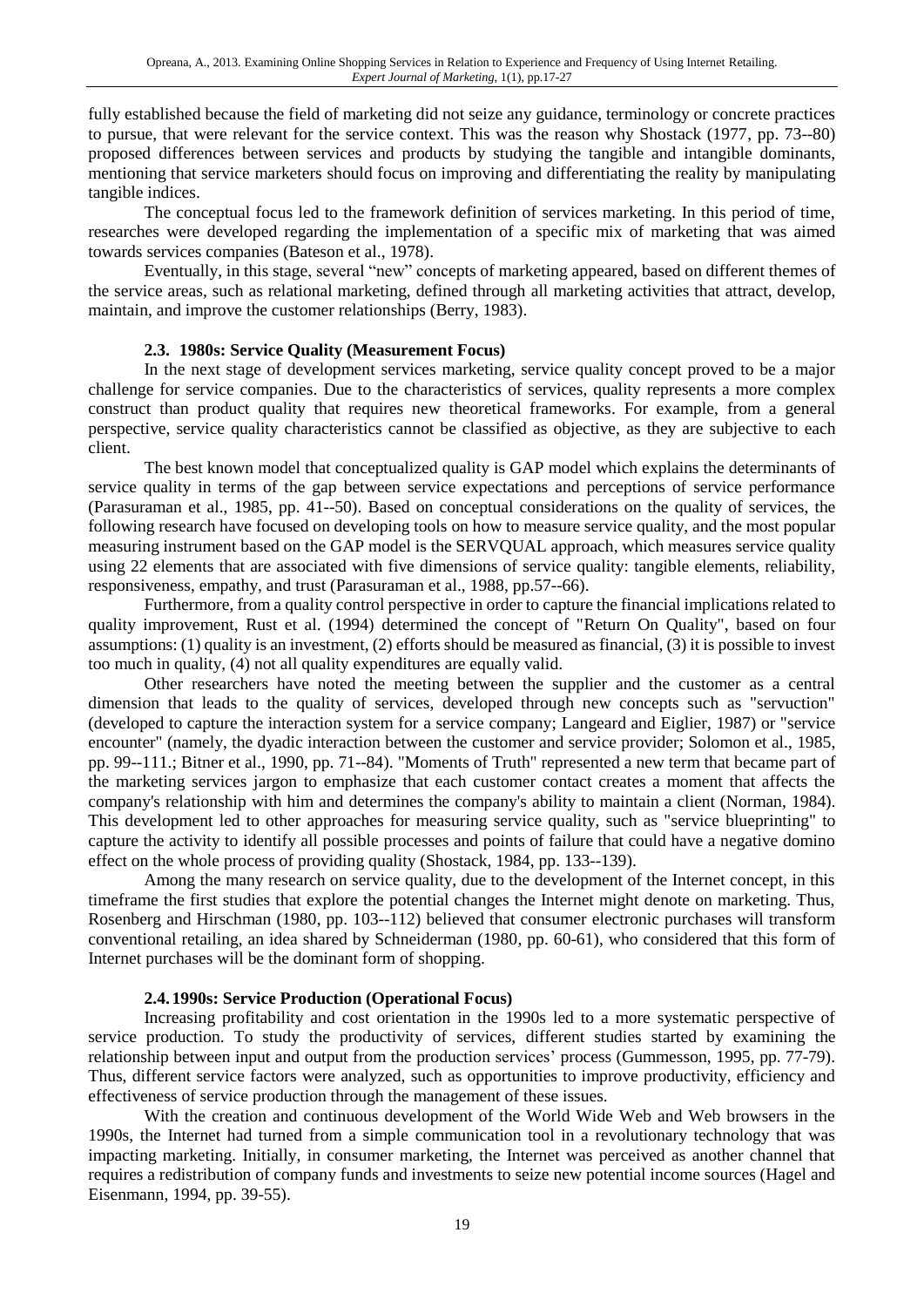One major issue in this area and this timeframe was how to approach this service technology as a support and assistance feature for customers (Vinerean, 2013, p.20). In this regard, Domegan (1996, pp.52--69) determined specific advantages for why companies should start using the Internet in an effective and efficient manner: automation, operational efficiency, generating customer information, strategic effectiveness, and possibility of product differentiation. Moreover, Quelch and Klein (1996, pp. 60--75) identified the companies that had an online presence and practiced Internet marketing, by definition, as global companies that can cater to their customers anytime and anywhere in the world. Peterson et al. (1997, pp. 329--346) noted that the Internet has the potential to create new business models, change the traditional approaches of service delivery based on the collected information, target customer niches, and develop new ways of interacting with customers, especially through the expansion of existing customers and attraction of new customers (Vinerean, 2013, p.21).

In the mid-90s, Hoffman and Novak (1996, pp.50-68) developed the premises of a new model used to explain consumer behavior in an online setting, more specifically in e-commerce. The authors explain how the interactivity of this setting leads consumers to engage in an active manner in the process of navigating on different networks (in contrast to the passive experience of watching television programs, for example). Generally speaking, online consumers can demonstrate experiential active behaviors (e.g. browsing the Internet) and goal-oriented behaviors (e.g. online shopping). These two types of online consumer behaviors led to important implications for the commercial development of the Internet and different types of online interactive marketing techniques, strategies and tactics.

### **2.5.Today: Service Value (Process Focus)**

Marketing academia in the field of services tends to focus on perceived service value, namely the analysis of the value that is created by a service company for the customer through the eyes of the customer (Bruhn and Georgi, 2010, p.12). In relation to this concept, we discuss customer value and customer equity to understand how a customer relationship (or all of them, in case of customer equity) contributes to the overall value of a company.

Presently, the main focus of marketing services is changing to a 'service logic' introduced for the first time by Vargo and Lusch, in 2004. This new logic implies that service research should focus on issues such as skills, information, knowledge, interactivity, connectivity, and continuing relationships. Thus, the orientation has shifted from the producer to the consumer, who is a now co-creator of value (Lusch and Vargo, 2006, pp.281--288). The actual service can be provided either directly by aligning the activities of a company, or indirectly through the online service platform. Nowadays, service organizations create value for clients through performance, and more and more consumers turn to the virtual environment to gain that value.

Thus, online services should provide customers with a different experience through an interactive flow of online information, compared with the traditional offline channels. Rowley (2006, pp. 339--359) extended the concept of online services to include all media and interaction types that are mediated by information technology such as the Internet, mobile devices, interactivity of electronic retailing (e-tailing Eng.), customer support and service delivery.

This paper takes this stream of literature of e-services to examine the relationship between experience with internet in general, and online shopping, in particular, and frequency of e-purchases, while considering the sex of the respondents as a passive influencer. To study these aspects, we explore the context of e-commerce, in general.

As Internet use continues to increase, it will become increasingly important to understand the implications of its use not only on search behavior, but also on purchase behavior. Ultimately, firms are interested in what consumers purchase and the factors that play a role in that purchase choice, and whether previous experience does play a role in future online buying behavior.

### **3. Research Hypotheses**

The investigated and proposed model is based on a quantitative marketing research from primary sources. One of the most important contributions of a marketing research is to define the marketing research problem that requires the provision of marketing solutions (Malhotra and Birks, 2007, p.15). The problem definition for this conducted research is in regard to the better understanding of consumer behaviour in relation to Internet retailing, considering the experience consumers have with this technology and online shopping services.

In this research, we will explore how consumers interact with e-purchasing services in the context of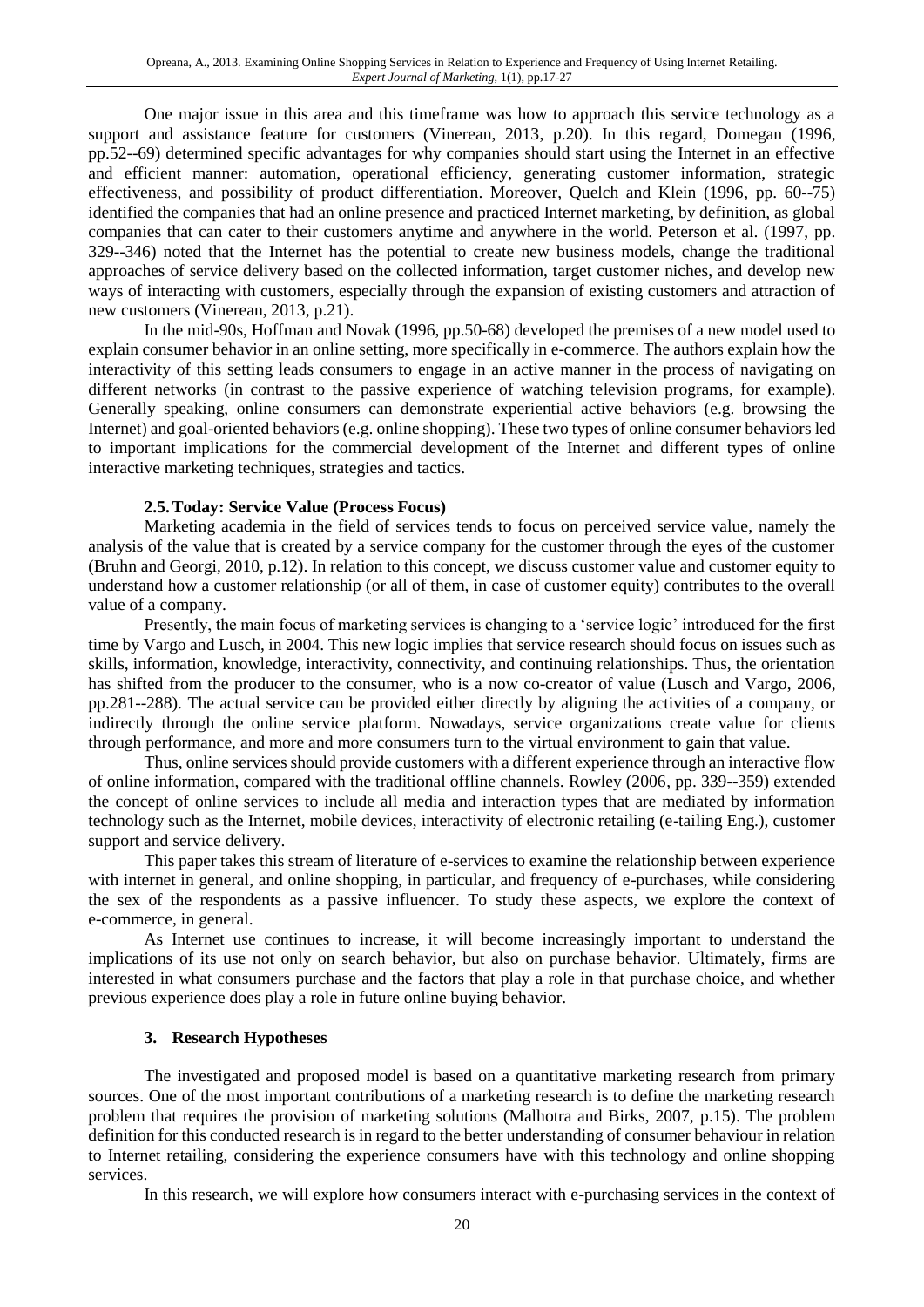online shopping, as an information-intensive activity. Through this research we will examine the relationships between consumers' experience and their frequency to approach e-commerce. Thus we propose the following hypotheses:

H1. Consumers experience with online shopping has a notable impact on their frequency to buy in an e-tailing setting.

H2. Consumers experience with Internet, in general, does not reflect a notable impact on their frequency to buy in an e-tailing setting.

# **4. Research Methodology**

# **4.1.Research Instrument and Data Collection**

The primary scope of this study is to understand online shopping behavior of consumers use or intend to use e-commerce. In this paper, we measured four categorical constructs to examine the proposed relationships. Constructs were measured using multiple-choice scales. An online consumer survey was developed and used data collection, from January to June 2013. Primarily, 107 responses were gathered from different forums devoted to online shopping.

Table 1 presents the profile of the respondents, as well as the psychometric properties of the measures.

| <b>Variable</b>             | <b>Measurement</b> items                     | <b>Frequency</b> | <b>Marginal</b><br>Percentage |  |
|-----------------------------|----------------------------------------------|------------------|-------------------------------|--|
| of<br>online<br>Frequency   | 2 or 3 times                                 | 33               | 30.8%                         |  |
| shopping (in the last year) | 4 or 5 times                                 | 31               | 29.0%                         |  |
|                             | 6 or 7 times                                 | 16               | 15.0%                         |  |
|                             | 7 or 8 times                                 | 27               | 25.2%                         |  |
| Experience with online      | I only purchased one time from an e-store    | 13               | 12.1%                         |  |
| shopping                    | I purchased more than once from the internet | 94               | 87.9%                         |  |
| Experience with internet    | Over 6 years                                 | 86               | 80.4%                         |  |
|                             | Less than 4 years                            | 6                | 5.6%                          |  |
|                             | 4-6 years                                    | 15               | 14.0%                         |  |
| Sex                         | Male                                         | 38               | 35.5%                         |  |
|                             | Female                                       | 69               | 64.5%                         |  |
| Country                     | Australia                                    | 7                | 6.5%                          |  |
|                             | <b>Brazil</b>                                | $\overline{2}$   | 1.9%                          |  |
|                             | Denmark                                      | 3                | 2.8%                          |  |
|                             | France                                       | 3                | 2.8%                          |  |
|                             | Germany                                      | $\overline{7}$   | 6.5%                          |  |
|                             | Greece                                       | 1                | 0.9%                          |  |
|                             | India                                        | 5                | 4.7%                          |  |
|                             | Poland                                       | 1                | .9%                           |  |
|                             | Romania                                      | 21               | 19.6%                         |  |
|                             | Spain                                        | $\overline{7}$   | 6.5%                          |  |
|                             | <b>UK</b>                                    | 14               | 13.1%                         |  |
|                             | <b>USA</b>                                   | 36               | 33.6%                         |  |
| Age group                   | 18-25                                        | 5                | 4.7%                          |  |
|                             | 26-30                                        | $\mathbf{1}$     | 0.9%                          |  |
|                             | 30-40                                        | $\overline{4}$   | 3.7%                          |  |
|                             | Over 40s                                     | 11               | 10.3%                         |  |
| Valid                       |                                              | 107              | 100.0%                        |  |

*Table 1. Measurement and respondents profile*

# **5. Empirical Analysis and Results**

# **5.1. Multinomial Logistic Regression**

Logistic regression is multiple regression but with an outcome variable that is a categorical dichotomy and predictor variables that are continuous and categorical (Field, 2005, p.218). Logistic regression determines the impact of multiple independent variables presented simultaneously to predict membership of one or other of the two dependent variable categories.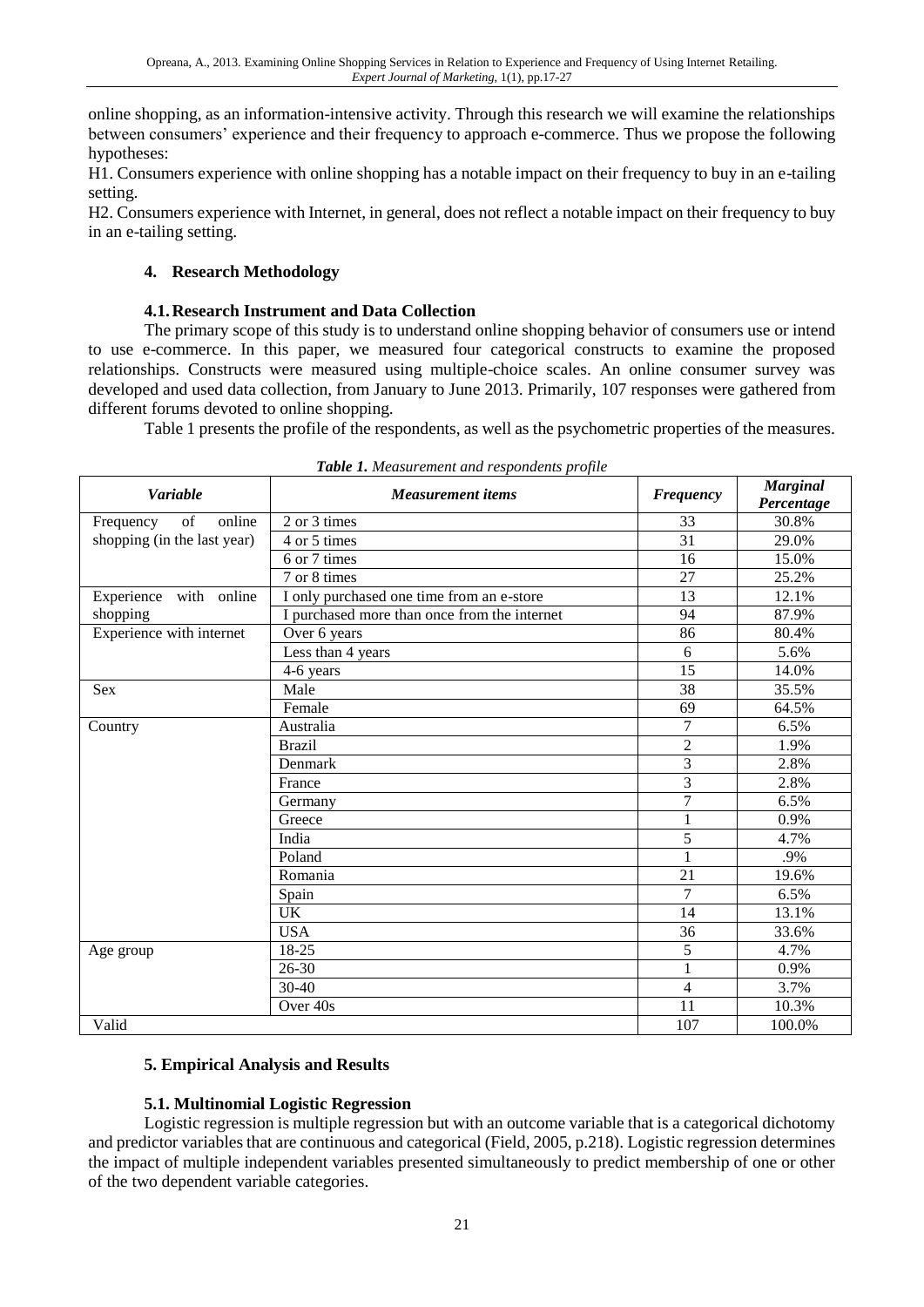However, in this analysis, we used multinomial logistic regression which is different than binary logistic regression because the dependent variable is not restricted and has more than two categories. More specifically, this method is used to predict respondents who are more likely to purchase only, by increasing their frequency of online purchases, based on their sex and experience with Internet usage, in general, and online shopping, in particular.

For a dependent variable with K categories, consider the existence of K unobserved continuous variables,  $Z_1$ , ...  $Z_K$ , each of which can be thought of as the "propensity toward" a category. In the case this paper,  $Z_k$  represents a customer's propensity toward online shopping for the  $k<sup>th</sup>$  category of frequency times, with larger values of  $Z_k$  corresponding to greater probabilities of choosing e-commerce (assuming all other  $Z$ 's remain the same). Mathematically, the relationship between the Z's and the probability of a particular outcome is described in this formula.

> $\pi_{ik} = \frac{e^{z_{ik}}}{e^{z_{ik}} + e^{z_{ik}}},$  $e^{z}i_1 + e^{z}i_2 + \cdots + e^{z}i_k$ where  $p_{ik}$  is the probability the i<sup>th</sup> case falls in category k

 $z_{ik}$  is the value of the  $k<sup>th</sup>$  unobserved continuous variable for the i<sup>th</sup> case

 $Z_k$  is also assumed to be linearly related to the predictors.  $z_{ik} = b_{k0} + b_{k1}x_{i1} + b_{k2}x_{i2} + ... + b_{k1}x_{iJ}$ where  $x_{ij}$  is the j<sup>th</sup> predictor for the i<sup>th</sup> case  $b_{ki}$  is the j<sup>th</sup> coefficient for the k<sup>th</sup> unobserved variable J is the number of predictors

If  $Z_k$  were observable, you would simply fit a linear regression to each  $Z_k$  and be done. However, since  $Z_k$  is unobserved, we must relate the predictors to the probability of interest by substituting for  $Z_k$ .

$$
\pi_{ik} = \frac{e^{b_{k0} + b_{k1}x_{i1} + \cdots + b_{kJ}x_{iJ}}}{e^{b_{10} + b_{11}x_{i1} + \cdots + b_{1J}x_{iJ} + e^{b_{k0} + b_{k1}x_{i1} + \cdots + b_{kJ}x_{iJ}}}
$$

In SPSS (IBM, 2012), there is a non-identification aspect that is included in the algorithm. This means that if a constant is added to each Z, then the outcome probability is unchanged. To solve this problem,  $Z_K$  is (arbitrarily) set to 0. The  $K<sup>th</sup>$  category is called the reference category and all parameters in the model are interpreted in reference to that particular category. Also, the coefficients are estimated through an iterative maximum likelihood method (IBM, 2012).

$$
\pi_{ik} = \frac{e^{Z_{ik}+c}}{e^{Z_{i1}+c} + e^{Z_{i2}+c} + \dots + e^{Z_{iK}+c}} = \frac{e^{Z_{ik}}}{e^{Z_{i1}} + e^{Z_{i2}} + \dots + e^{Z_{ki}}}
$$

In order to achieve the multinomial logistic regression, we used the dependent variable of 'Frequency of online shopping' and three categorical predictors: 'Experience with Internet (in general)', 'Experience with online shopping' and 'Sex'. In terms of describing the model, we computed a custom model that excluded the 'Sex' variable.

After computing the model, we determined whether it reasonably approximates the behavior of the data. Firstly, we observe the goodness-of-fit tests (Table2), in the form of Pearson and Deviance statistics to show if the model fits the data in an adequate manner. Therefore, in this model, the data is consistent with the model assumptions because it displays significance values greater than 0.10 (Table2).

| <b>Table 2.</b> Goodness-of-Fit |        |     |       |  |  |  |
|---------------------------------|--------|-----|-------|--|--|--|
| Chi-Square<br>df<br>Sig.        |        |     |       |  |  |  |
| Pearson                         | 14.331 | 1 ລ | 0.280 |  |  |  |
| Deviance                        | 17 118 |     | 0.145 |  |  |  |

The 'Model Fitting Information' Table (Table3) presents a likelihood ratio test that shows whether the model fits the data better than a null model (in which all the parameter coefficients are 0), by comparison to the proposed (Final) model. The Chi-Square statistic (37.525) is the difference between the -2 log-likelihoods of the Null (78.233) and Final (40.708) models. Since the significance level of the test is less than 0.05, you can conclude the Final model is outperforming the Null.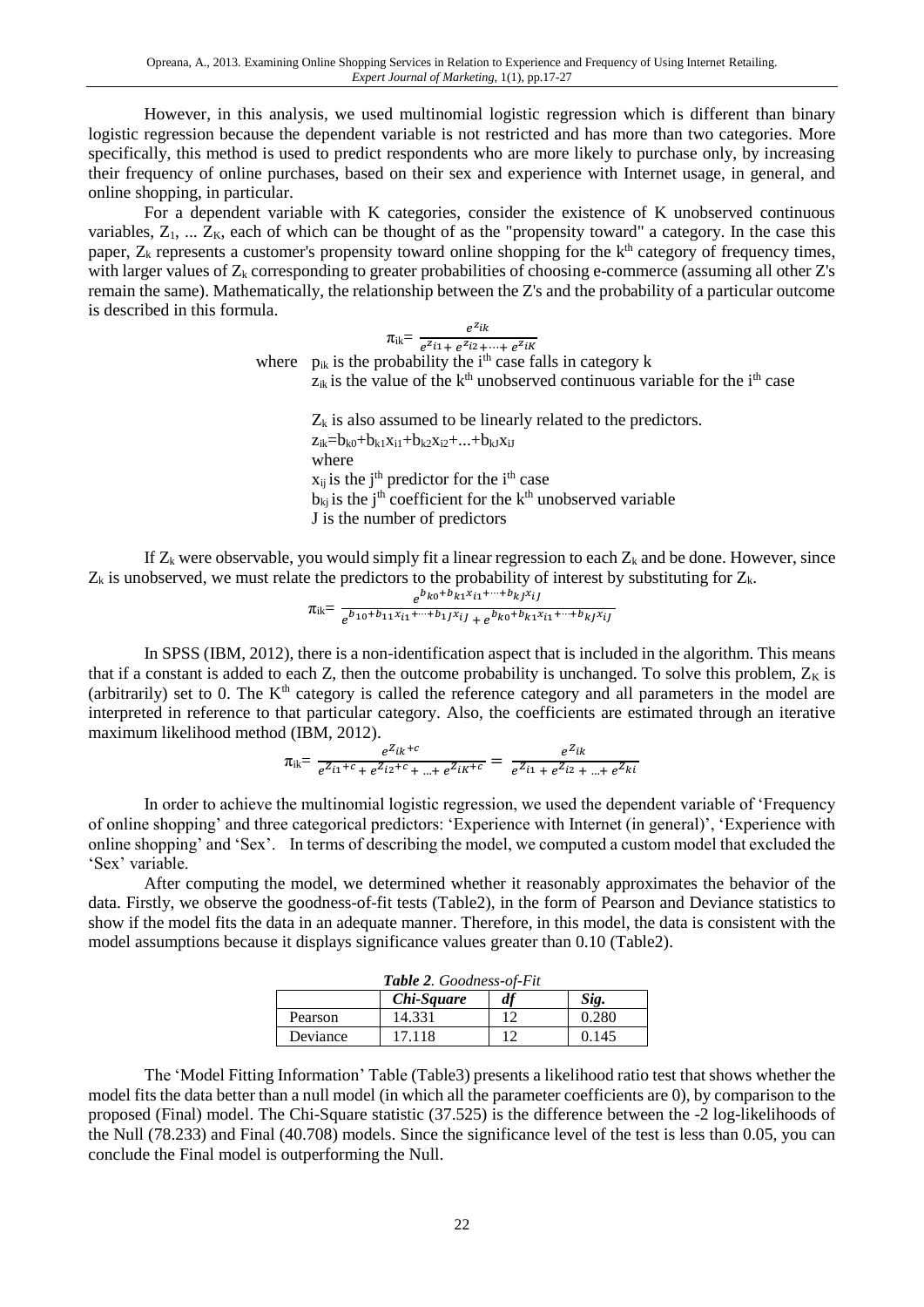|                   | <b>Model Fitting</b><br>Criteria | Likelihood Ratio Tests |    |      |  |  |
|-------------------|----------------------------------|------------------------|----|------|--|--|
| <b>Model</b>      | $-2$ Log<br>Likelihood           | Chi-Square             | df | Sig. |  |  |
| Intercept<br>Only | 78.233                           |                        |    |      |  |  |
| Final             | 40.708                           | 37.525                 |    | .000 |  |  |

*Table 3. Model Fitting Information*

Table 4 presents the likelihood ratio tests that check how each effect contributes to the proposed model. In general, if the significance of the test is small (less than 0.05) then the effect contributes to the model. In this particular model, Experience with Internet, in general does not add a major contribution to the model of predicting purchases through the use of online services.

|                              | <b>Model Fitting</b><br>Criteria | Likelihood Ratio Tests |                |       |  |
|------------------------------|----------------------------------|------------------------|----------------|-------|--|
|                              | $-2$<br>Log                      | Chi-Squar              | df             | Sig.  |  |
| <b>Effect</b>                | Likelihood of                    | e                      |                |       |  |
|                              | Reduced                          |                        |                |       |  |
|                              | Model                            |                        |                |       |  |
| Intercept                    | $40.708$ <sup>a</sup>            | 0.000                  |                |       |  |
| Experience with internet     | 43.327                           | 2.619                  | 4              | 0.263 |  |
| online<br>with<br>Experience | 75.605                           | 34.897                 | $\overline{c}$ | .000  |  |
| shopping                     |                                  |                        |                |       |  |

*Table 4. Likelihood Ratio Tests*

*Notes: The chi-square statistic is the difference in -2 log-likelihoods between the final model and a reduced model. The reduced model is formed by omitting an effect from the final model. The null hypothesis is that all parameters of that effect are 0.*

*a. This reduced model is equivalent to the final model because omitting the effect does not increase the degrees of freedom.*

Given the fact that the present model follows a regression with categorical dependent variable, it is not possible to compute the coefficient of determination,  $\mathbb{R}^2$ , in order to summarize and explain the proportion of variance in the dependent variable associated with the predictor (independent) variables. To overcome this shortcoming, indicators presented in Table5 are used to estimate the coefficient of determination for the model. Cox and Snell's  $\mathbb{R}^2$  and McFadden's  $\mathbb{R}^2$  are based on the log likelihood for the model compared to the log likelihood for a baseline model (IBM, 2012). However, with categorical outcomes, even for a "perfect" model they display theoretical maximum values of less than 1. Nagelkerke's  $R^2$  is an adjusted version of the Cox and Snell R-square that adjusts the scale of the statistic to cover the full range from 0 to 1 (IBM, 2012). In categorical regressions, even though each computed statistic can be suggestive on its own, it is more useful to regard the values in comparison with each other to explain the model. Therefore, the model with the largest  $\mathbb{R}^2$ statistic is 'best' according to this measure, and in this case, Nagelkerke's  $R<sup>2</sup>$  best describes the proposed regression model with a satisfactory  $R^2$  of 46.2%.

| <b>Table 5.</b> Pseudo R-Square |       |  |  |  |
|---------------------------------|-------|--|--|--|
| Cox and Snell                   | 0.438 |  |  |  |
| Nagelkerke                      | 0.462 |  |  |  |
| McFadden                        | 0.252 |  |  |  |

The parameter estimates table (Table 6) summarizes the effect of each predictor. The ratio of the coefficient to its standard error, squared, equals the Wald statistic. In general interpretation terms, parameters with significant negative coefficients decrease the likelihood of that response category with respect to the reference category whereas parameters with positive coefficients have the opposite effect. SPSS considers parameters associated with the last category of each factor as redundant given the intercept term.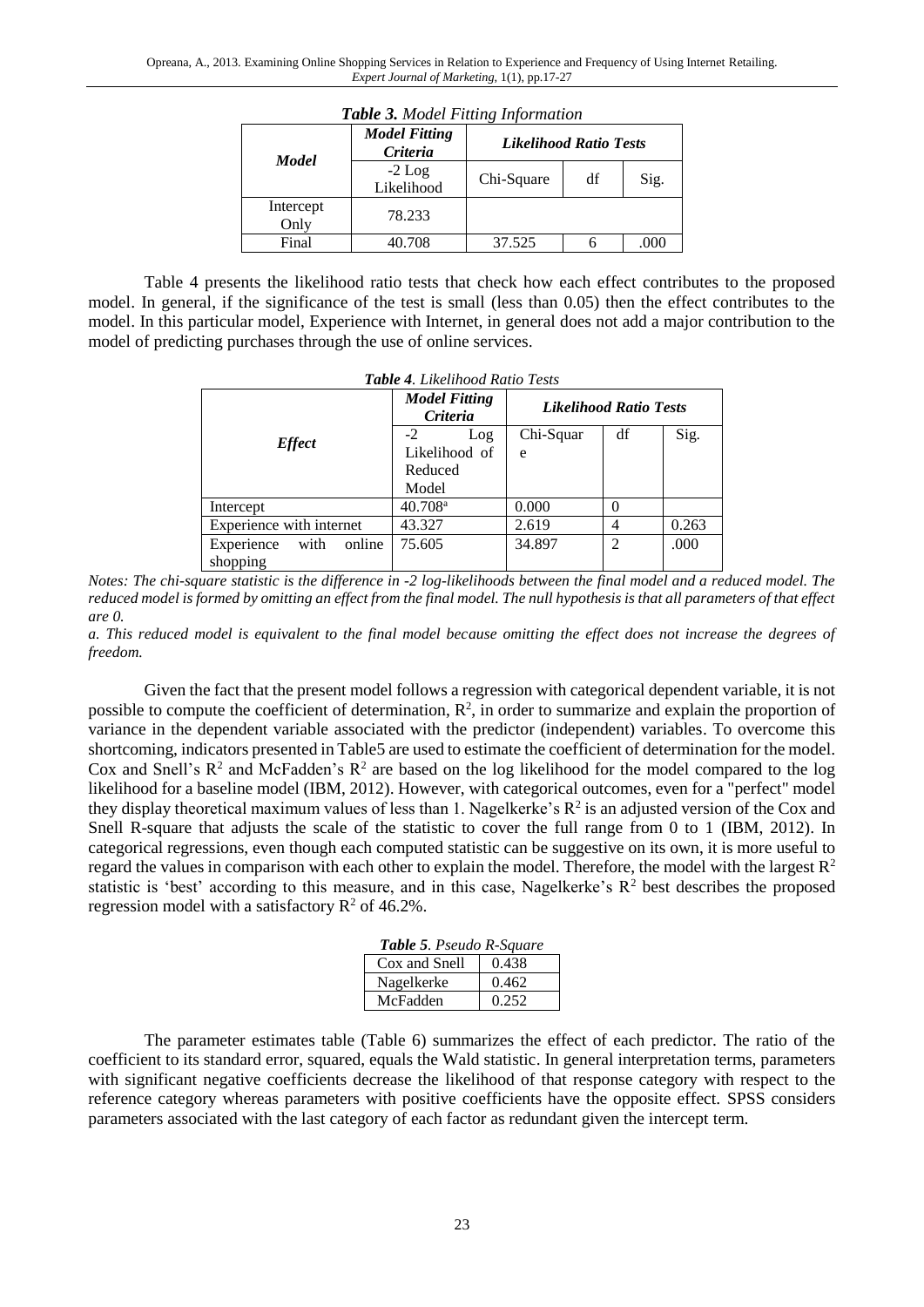| year) <sup>a</sup><br>Upper<br>Lower<br>Bound<br>Bound<br>$-0.293$<br>0.913<br>0.103<br>0.004<br>More<br>1.000<br>Intercept<br>than 6<br>Experience<br>0.524<br>0.003<br>0.693<br>0.957<br>1.000<br>2.000<br>0.306<br>13.062<br>times<br>with<br>internet=More<br>than 6 years<br>1.025<br>0.318<br>Experience<br>1.026<br>0.997<br>1.000<br>2.786<br>0.373<br>20.819<br>with internet=<br>than<br>Less<br>$\overline{4}$<br>years<br>0 <sub>p</sub><br>Experience<br>$\boldsymbol{0}$<br>with internet=<br>4 to 6 years<br>$-0.112$<br>0.203<br>0.305<br>1.000<br>0.894<br>0.894<br>0.894<br>Experience<br>with<br>online<br>shopping=I<br>purchased<br>more than once<br>from<br>the<br>internet<br>0 <sub>p</sub><br>$\mathbf{0}$<br>Experience<br>with<br>online<br>shopping=I<br>only purchased<br>one time from<br>an e-store<br>2 or 3<br>1.221<br>2.599<br>1.000<br>0.001<br>Intercept<br>1.969<br>times<br>0.473<br>0.003<br>Experience<br>0.827<br>1.201<br>1.000<br>2.286<br>0.217<br>24.082<br>with<br>internet=More<br>than 6 years<br>0.251<br>0.035<br>1.000<br>Experience<br>1.345<br>0.001<br>1.286<br>0.092<br>17.954<br>with internet=<br>than<br>Less<br>4<br>years<br>0 <sup>b</sup><br>Experience<br>$\mathbf{0}$<br>with internet=<br>4 to 6 years<br>Experience<br>$-1.068$<br>1.822<br>0.343<br>1.000<br>0.146<br>5.230<br>0.754<br>48.567<br>with<br>online<br>shopping=I<br>purchased<br>more than once<br>from<br>the<br>internet<br>0 <sup>b</sup><br>Experience<br>$\overline{0}$<br>with<br>online<br>shopping=I<br>only purchased<br>one time from<br>an e-store<br>a. The reference category is: 4 or 5 times.<br>b. This parameter is set to zero because it is redundant. | Frequency of online<br>shopping (in the last |  | $\bf{B}$ | Std.<br>Error | Wald | Df | Sig. | Exp(B) | Confidence<br>95%<br>Interval for $Exp(B)$ |  |
|--------------------------------------------------------------------------------------------------------------------------------------------------------------------------------------------------------------------------------------------------------------------------------------------------------------------------------------------------------------------------------------------------------------------------------------------------------------------------------------------------------------------------------------------------------------------------------------------------------------------------------------------------------------------------------------------------------------------------------------------------------------------------------------------------------------------------------------------------------------------------------------------------------------------------------------------------------------------------------------------------------------------------------------------------------------------------------------------------------------------------------------------------------------------------------------------------------------------------------------------------------------------------------------------------------------------------------------------------------------------------------------------------------------------------------------------------------------------------------------------------------------------------------------------------------------------------------------------------------------------------------------------------------------------------------------------------------------|----------------------------------------------|--|----------|---------------|------|----|------|--------|--------------------------------------------|--|
|                                                                                                                                                                                                                                                                                                                                                                                                                                                                                                                                                                                                                                                                                                                                                                                                                                                                                                                                                                                                                                                                                                                                                                                                                                                                                                                                                                                                                                                                                                                                                                                                                                                                                                              |                                              |  |          |               |      |    |      |        |                                            |  |
|                                                                                                                                                                                                                                                                                                                                                                                                                                                                                                                                                                                                                                                                                                                                                                                                                                                                                                                                                                                                                                                                                                                                                                                                                                                                                                                                                                                                                                                                                                                                                                                                                                                                                                              |                                              |  |          |               |      |    |      |        |                                            |  |
|                                                                                                                                                                                                                                                                                                                                                                                                                                                                                                                                                                                                                                                                                                                                                                                                                                                                                                                                                                                                                                                                                                                                                                                                                                                                                                                                                                                                                                                                                                                                                                                                                                                                                                              |                                              |  |          |               |      |    |      |        |                                            |  |
|                                                                                                                                                                                                                                                                                                                                                                                                                                                                                                                                                                                                                                                                                                                                                                                                                                                                                                                                                                                                                                                                                                                                                                                                                                                                                                                                                                                                                                                                                                                                                                                                                                                                                                              |                                              |  |          |               |      |    |      |        |                                            |  |
|                                                                                                                                                                                                                                                                                                                                                                                                                                                                                                                                                                                                                                                                                                                                                                                                                                                                                                                                                                                                                                                                                                                                                                                                                                                                                                                                                                                                                                                                                                                                                                                                                                                                                                              |                                              |  |          |               |      |    |      |        |                                            |  |
|                                                                                                                                                                                                                                                                                                                                                                                                                                                                                                                                                                                                                                                                                                                                                                                                                                                                                                                                                                                                                                                                                                                                                                                                                                                                                                                                                                                                                                                                                                                                                                                                                                                                                                              |                                              |  |          |               |      |    |      |        |                                            |  |
|                                                                                                                                                                                                                                                                                                                                                                                                                                                                                                                                                                                                                                                                                                                                                                                                                                                                                                                                                                                                                                                                                                                                                                                                                                                                                                                                                                                                                                                                                                                                                                                                                                                                                                              |                                              |  |          |               |      |    |      |        |                                            |  |
|                                                                                                                                                                                                                                                                                                                                                                                                                                                                                                                                                                                                                                                                                                                                                                                                                                                                                                                                                                                                                                                                                                                                                                                                                                                                                                                                                                                                                                                                                                                                                                                                                                                                                                              |                                              |  |          |               |      |    |      |        |                                            |  |
|                                                                                                                                                                                                                                                                                                                                                                                                                                                                                                                                                                                                                                                                                                                                                                                                                                                                                                                                                                                                                                                                                                                                                                                                                                                                                                                                                                                                                                                                                                                                                                                                                                                                                                              |                                              |  |          |               |      |    |      |        |                                            |  |
|                                                                                                                                                                                                                                                                                                                                                                                                                                                                                                                                                                                                                                                                                                                                                                                                                                                                                                                                                                                                                                                                                                                                                                                                                                                                                                                                                                                                                                                                                                                                                                                                                                                                                                              |                                              |  |          |               |      |    |      |        |                                            |  |
|                                                                                                                                                                                                                                                                                                                                                                                                                                                                                                                                                                                                                                                                                                                                                                                                                                                                                                                                                                                                                                                                                                                                                                                                                                                                                                                                                                                                                                                                                                                                                                                                                                                                                                              |                                              |  |          |               |      |    |      |        |                                            |  |
|                                                                                                                                                                                                                                                                                                                                                                                                                                                                                                                                                                                                                                                                                                                                                                                                                                                                                                                                                                                                                                                                                                                                                                                                                                                                                                                                                                                                                                                                                                                                                                                                                                                                                                              |                                              |  |          |               |      |    |      |        |                                            |  |
|                                                                                                                                                                                                                                                                                                                                                                                                                                                                                                                                                                                                                                                                                                                                                                                                                                                                                                                                                                                                                                                                                                                                                                                                                                                                                                                                                                                                                                                                                                                                                                                                                                                                                                              |                                              |  |          |               |      |    |      |        |                                            |  |
|                                                                                                                                                                                                                                                                                                                                                                                                                                                                                                                                                                                                                                                                                                                                                                                                                                                                                                                                                                                                                                                                                                                                                                                                                                                                                                                                                                                                                                                                                                                                                                                                                                                                                                              |                                              |  |          |               |      |    |      |        |                                            |  |
|                                                                                                                                                                                                                                                                                                                                                                                                                                                                                                                                                                                                                                                                                                                                                                                                                                                                                                                                                                                                                                                                                                                                                                                                                                                                                                                                                                                                                                                                                                                                                                                                                                                                                                              |                                              |  |          |               |      |    |      |        |                                            |  |
|                                                                                                                                                                                                                                                                                                                                                                                                                                                                                                                                                                                                                                                                                                                                                                                                                                                                                                                                                                                                                                                                                                                                                                                                                                                                                                                                                                                                                                                                                                                                                                                                                                                                                                              |                                              |  |          |               |      |    |      |        |                                            |  |

*Table 6. Parameter Estimates*

This is the multinomial logit estimate for frequency of online shopping of more than 6 times relative to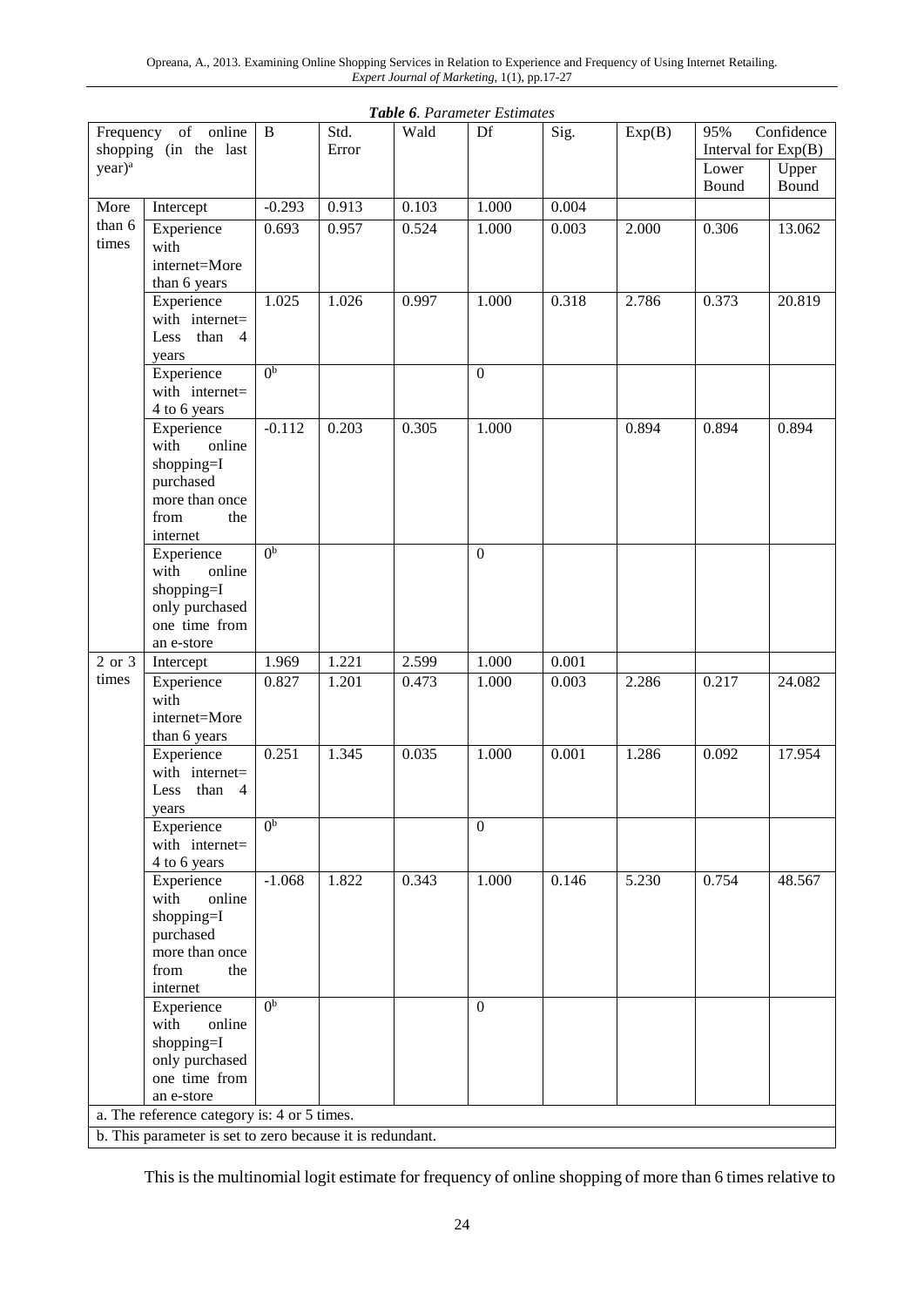4-6 times, when the predictor variables in the model are evaluated at zero. For the respondents with an experience of more than 6 years with Internet in general, the logit for using online shopping more than 6 times per year relative to 4-6 years is 0.693.

Regarding the multinomial logit, estimate for a one unit increase in 'Experience with internet=More than 6 years' score for frequency of online shopping of more than 6 times relative to 4-6 times given the other variables in the model are held constant. If a respondent would experience an increase by one point for his increase his 'Experience with internet=More than 6 years' score, the multinomial log-odds would be expected to increase by 0.693 unit while holding all other variables in the model constant.

For frequency of online purchases of more than 6 times relative to 4 - 6 times, the Wald test statistic for predictors measuring respondents experience with Internet (of less than 4 years) and with online shopping (namely, the respondents who purchased more than once from the Internet) that display associated p-values of less than 0.05, we would reject the null hypothesis and conclude that the regression coefficients for these two predictors has been found to be statistically different from zero. In relation to the other predictor that measures the experience with Internet of more than 6 years, the null hypothesis would not be rejected and the regression coefficient for this variable is not statistically different from zero, given the proposed model. These results show that people who have been using the technological development of Internet are more eager and opened to try and use e-commerce on a substantial number of occasions.

Similar overall conclusions can be assessed in relation to the other scores that observe the predictor variables in the model while explaining the scores of respondents' frequency of online shopping of more than 6 times per year relative to 4-6 times and 2-3 online purchases relative to 4-6 times of approaching e-commerce.

Nonetheless, the relationships for frequency of online purchases of 2-3 times relative to 4-6 times, in the last year, the Wald test statistic for predictors measuring respondents experience with Internet of more than 6 years plays a major role in this model, given the value of 0.031 of the significance level, and rejection of the null hypothesis associated with it, implying that the regression coefficient is statistically different from zero.

This result is contradictory with the previous section of the model, when we examined a high frequency (more than 6 times) of online shopping relative to a medium frequency (4-6 times). Another relationship that was deemed important in the model based on the Wald statistic and its p-value (of less than 0.05) that studied the predictor of respondents' experience with online shopping of approaching e-commerce more than once, by concluding that the regression coefficient is statistically different from zero. In relation to the other predictor that measures the experience with Internet of less than 4 years, the null hypothesis would not be rejected and the regression coefficient for this variable is not statistically different from zero, given the proposed model (Wald=0.035; Sig.=0.318).

### **6. Conclusion**

# **6.1. Theoretical Contributions**

Evidently, the Internet has impacted retailing in several ways. Though its impact on search has been widely studied, its relationship of online shopping frequency has not been studied to a great extent in relation to consumer experience with Internet and e-commerce. Sexton, Johnson, and Hignite (2002, pp. 402--410) report that e-commerce consumers with more than three years of online experience were found to be almost twice as likely to make online purchases as those with limited Internet experience.

The future growth of electronic commerce depends largely on how potential customers view the relatively new cyber-retail medium. While web design and security issues continue to play a critical role in shaping the success of online retailing, understanding the demographic profiles of Internet users is equally important for deploying an effective online marketing strategy. This paper takes this stream of literature of e-services to examine the relationship between experience with internet in general, and online shopping, in particular, and frequency of e-purchases, while considering the sex of the respondents as a passive influencer. The relationships for frequency of online purchases of 2-3 times relative to 4-6 times, in the last year, the Wald test statistic for predictors measuring respondents experience with Internet of more than 6 years plays a major role in this model, implying that the regression coefficient is statistically different from zero. This result is contradictory with the previous section of the model, when we examined a high frequency (more than 6 times) of online shopping relative to a medium frequency (4-6 times). These results show that people who have been using the technological development of Internet are more eager and opened to try and use e-commerce on a substantial number of occasions.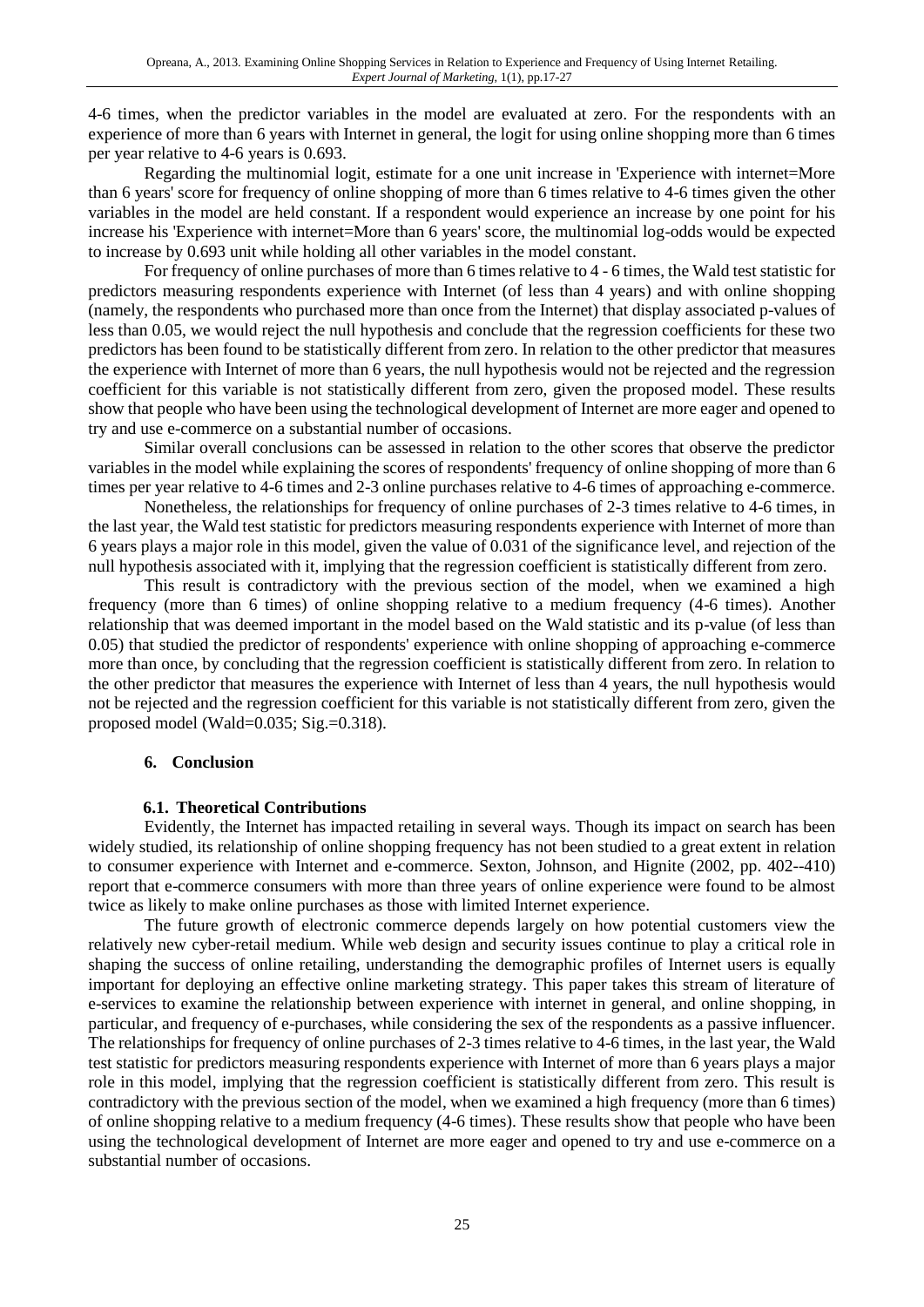### **6.2. Implications for Managers**

As Internet use continues to increase, it will become increasingly important to understand the implications of its use not only on search behavior, but also on purchase behavior. Ultimately, firms are interested in what consumers purchase and the factors that play a role in that purchase choice.

By using multinomial logistic regression, online companies can create profiles of people who are most likely to be interested in online purchases, based on their previous experience with e-commerce and should develop marketing plans accordingly.

Many online retailers routinely collect data from consumers and prospects. Our findings indicate that it is possible to use these data to assign consumers to observe consumers' experience with Internet and online shopping (especially by tracking their online journey, if they used the 'Help' section on the e-commerce website). Once companies establish the experience level of consumers, they can target specific consumer segments with marketing information about the benefits of online shopping in order to change perception and develop conative constructs (intention to buy, loyalty, and so on). It is therefore possible, for managers to generate specific strategies that would be designed specifically for the experienced or inexperienced target segments. Such differential strategies (due especially to the unique characteristics of Internet, such as interaction and customization) will help enhance the attractiveness of this new retailing medium to current and potential customers.

### **6.3. Limitations of the Study**

This study is also limited in a few ways. First, we have categorical survey data and not observational data. This creates limits regarding the choice modeling approaches we may use While the representativeness of the sample can always be improved, for this research special efforts were made to have high response rates and for the sample to be reflective of the target population. Lastly, we have no data on specific types of products or services that respondents purchased online or intend to buy. This information would make for a more interesting study and may provide additional insights into our results.

Despite the above limitations, there are several ways in which this area of research may be extended. It would be interesting to see if a similar pattern discovered in this research holds for the interaction with other variables, such as age and culture. Also, similar analyses could be conducted on other product categories.

# **7. References**

- Bateson, J.E.G., Eiglier, P., Langeard, E. and Lovelock, C.H., 1978. *Testing a Conceptual Framework for Consumer Service Marketing*. Cambridge, MA: Marketing Science Institute.
- Berry, L.L., 1983. *Relationship marketing. Emerging Perspectives on Services Marketing*, Chicago, IL: American Marketing Association
- Bitner, M.J., Booms, B.H. and Tetreault, M.S., 1990. The service encounter: Diagnosing favorable and unfavorable incidents. *Journal of Marketing*, 54 (1), pp. 71--84.
- Bruhn, M. and Georgi, D., 2006. *Services marketing*. Harlow, UK: Financial Times/Prentice Hall.
- Domegan, C.T., 1996. The adoption of information technology in customer service. *European Journal of Marketing*, 30(6), pp.52--69.
- Field, A., 2005. *Discovering Statistics using SPSS - 2nd Edition*. London: Sage Publications
- Gummesson, E., 1995. Services marketing and the interaction between quality, productivity and profitability. *European Journal of Marketing*, 29(5), pp. 77—79
- Hagel, J., Eisenmann, T.R., 1994. Navigating the Multimedia Landscape. *The McKinsey Quarterly*, 30(3), pp. 39--55.
- Hoffman, D. L. and Novak, T. P. 1996. Marketing in Hypermedia Computer-mediated Environments: Conceptual Foundations. *The Journal of Marketing*, 60(3), pp.50--68
- IBM Corp. Released 2012. IBM SPSS Statistics for Windows, Version 21.0. Armonk, NY: IBM Corp.
- Judd, R., 1964. The case for redefining services. *Journal of Marketing*, 28 (1), pp. 58--59.
- Langeard, E. and Eiglier, P., 1987. *Servuction: Le marketing des services.* Paris: John Wiley & Sons
- Lusch, R. F. and Vargo, S. L., 2006. The service-dominant logic of marketing: Reactions, reflections, and refinements. *Marketing Theory*, 6(3), pp.281--288.
- Malhotra, N.K. and Birks, D.F., 2009. *Marketing Research – An Applied Approach (3rd Edition),* Essex: Pearson Education-Prentice Hall
- Norman, R., 1984. *Service Management.* New York: John Wiley & Sons.
- Parasuraman, A. and Varadarajan, P.R., 1988. Future strategic emphases in service versus goods businesses.